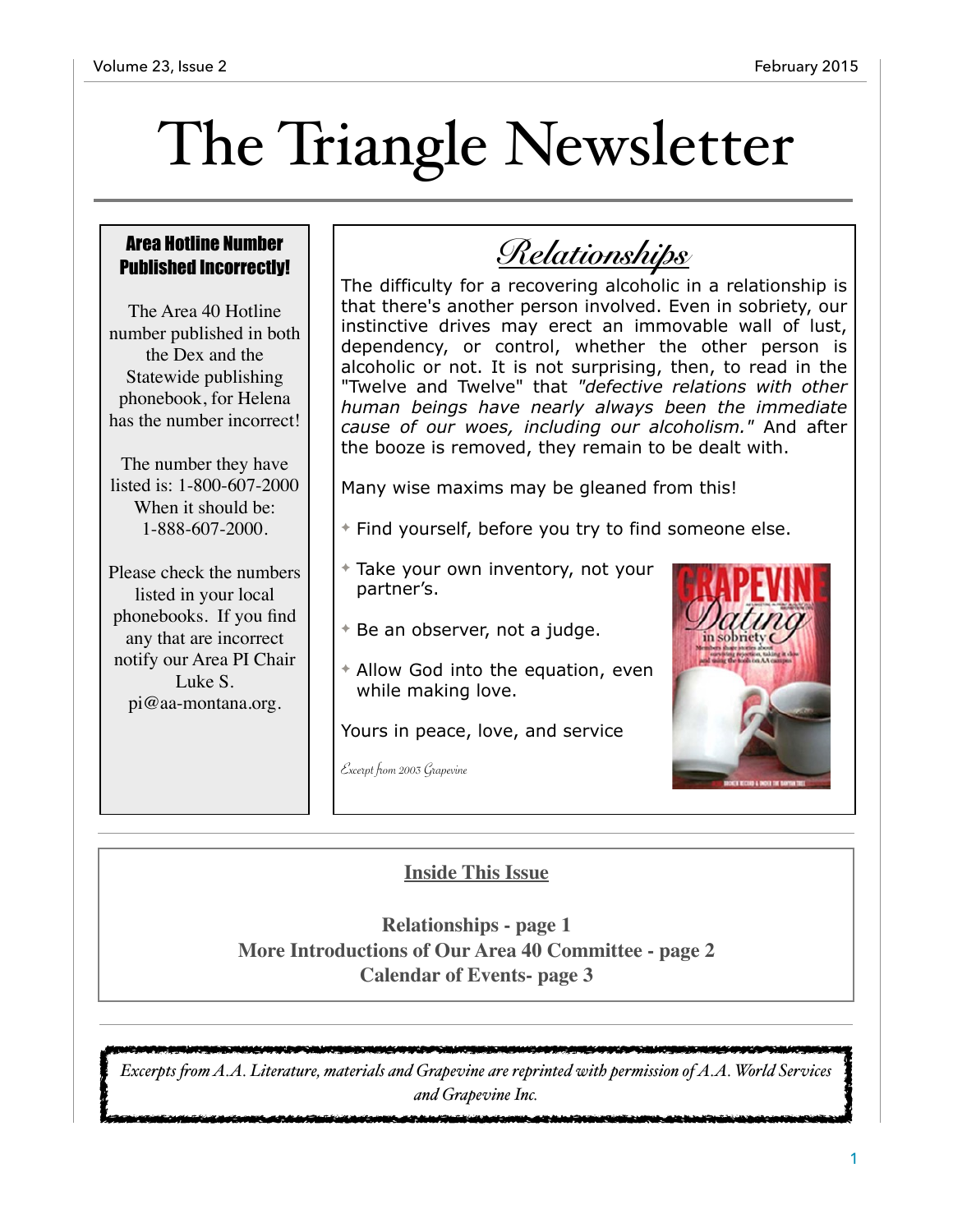#### Greetings Area 40!

I'm privileged to serve as your Area 40 Secretary/Registrar for this rotation. I by no means have a handle on this service position, but, as with most things in Alcoholics Anonymous, I will learn by doing. I have had several opportunities to ask for help already and I know I'll have many more. I'm also fairly sure that I'll never be able to give back to Alcoholics Anonymous more than I've received – and continue to receive. So thank you for trusting me to serve our Area!

I was born and raised in Great Falls. After graduating from the University of Montana, I moved to Kalispell to raise two boys and it was there I got sober on July 14, 1994. I had an 18-year career in banking and, in 1999, decided to start a new chapter in my life by moving back to Missoula to attend graduate school. God had other plans. Graduate school didn't work out, but I was invited to get involved in general service in Alcoholics Anonymous as my group's GSR. I became active in taking meetings into the jail and treatment center, served as District Treasurer and then DCM. My recovery grew by leaps and bounds!

In 2007, I moved to Idaho to be closer to my grandchildren (and to quit getting speeding tickets on the drive there and back!) I got involved in service again and began to feel "a part of." I served as my group's Rep for Grapevine, Intergroup, H  $\&$  I, CPC/PI and on an Area ad-hoc committee. I was serving as my District's CPC/PI Chair when my son informed me they were moving to Bozeman in 2012. So I packed up, sold my house and landed back in my home state and, gratefully, in Area 40. Getting involved in service again made moving easier. The Spring Roundup needed help and my new home group needed a GSR. Presto! I belong! And best of all, I have a host of new friends and a feeling of usefulness. I love the mountains, skiing, biking and am in my 11<sup>th</sup> year as a volunteer tax preparer with AARP TaxAide.

Part of my new service position is making sure that our General Service Office (GSO) has all the correct information for the groups and districts in our Area. Why is this important? Mainly so that communication can happen! If they have the wrong person or address, information can't be passed on like new GSR kits, Committee Chair workbooks or newsletters about upcoming events and happenings in AA as a whole. **So please get your changes to me via the Group Change Form which can be found on the Area website, [www.aa-montana.org.](http://www.aa-montana.org) DCMs can e-mail your district committee list to secretary@aa-montana.org.** Thank you! I look forward to seeing you at Area Assembly!

In love and service,

Julie R. - Area 40 Secretary

I am beginning my rotation as District 71 DCM after serving 2 years as the Alternate DCM. I sobered up in Minnesota on Oct. 7, 1981 and through sponsorship, fellowship, service and my higher power have remained sober since that first Wednesday night meeting. I learned how to be a good student in sobriety and earned a BA in Education and MA in Educational Leadership after failing junior high and quitting high school. I learned how to be a good mom, friend, and partner. After buying a business in Melrose, Montana and moving here I am learning how be an active service member of AA-beyond the group/club level. Sobriety continues to bless my life and will as long as I am an active participant. Thank you for letting me serve; it truly helps me as much or more than it helps others.

Thanks Roxie B. - District 71 DCM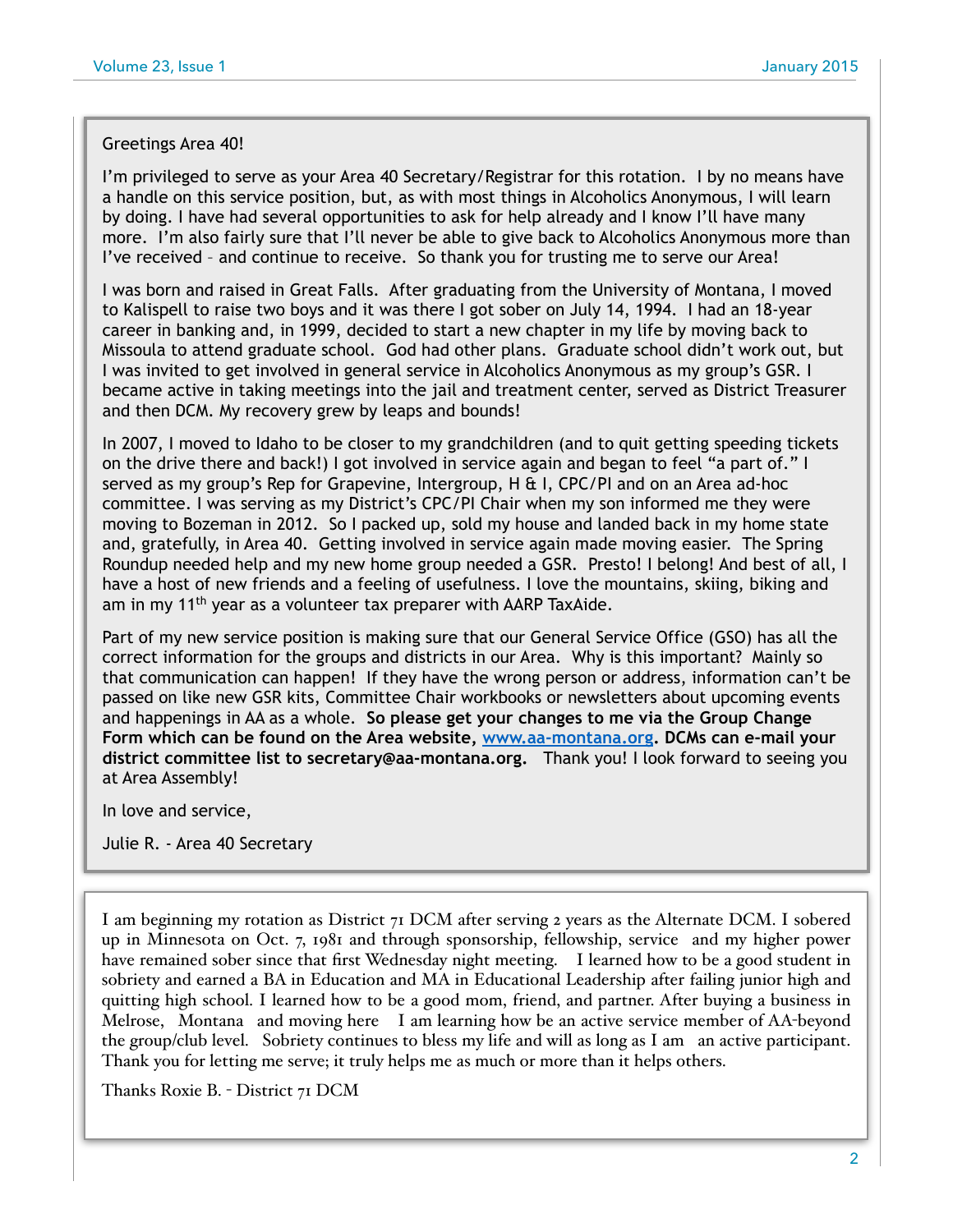## Calendar of Events

#### Assembly Dates 2015

| <b>February 1</b>        |
|--------------------------|
| Deadline Spring Assembly |
| Agenda items             |

**April 10-12**  Spring Assembly Yogo Inn - Lewistown

**July 1**  Deadline Fall Assembly Agenda items

**September 18-20**  Fall Assembly Yogo Inn - Lewistown

## **Area Events February**

**13th-14th -** Into Action Weekend, Eastside Grange Hall - Creston

**14th -** District 12 - Mid-Winter Social, Community Center, Joliet

**21st -** District 61 GSR Workshop - Andrew W. Presenter, Wilson House, Helena

**27th-March 1** - West Central Regional Conference, Divots Conference Center - Norfolk, NE

**27th-March 1** - Spring Mens Retreat, Lavina

#### **March**

**6th-8th -** 28th Annual Sober Ski, Mountain Resort, Whitefish **14th** - PreAssembly, American Lutheran Church, Billings **20-21st -** 19th Pockets of Enthusiasm, First Presbyterian Church - Helena

#### **April**

**4th** - PreAssembly, Boulder Hot Springs, Boulder **11th -** 12 Step Study, Civic Center - Great Falls

#### **May**

**15th-17th -** Spring Roundup, Red Lion Colonial Inn - Helena

**July 2nd-4th -** The Big Book Breakdown, Red Lion Inn - Kalispell

#### **September**

**11th-13th -** Bridging The Gap Workshop, Park City UT

#### **October**

**9th-11th -** Fall Roundup, Red Lion Hotel - Kalispell

#### For flyers and additional information see the calendar on Area 40 website aa-montana.org.

#### If you'd like your activity to be included in the Triangle (and on the Area 40 website) please email it to calendar@aa-[montana.org](mailto:calendar@aa-montana.org)